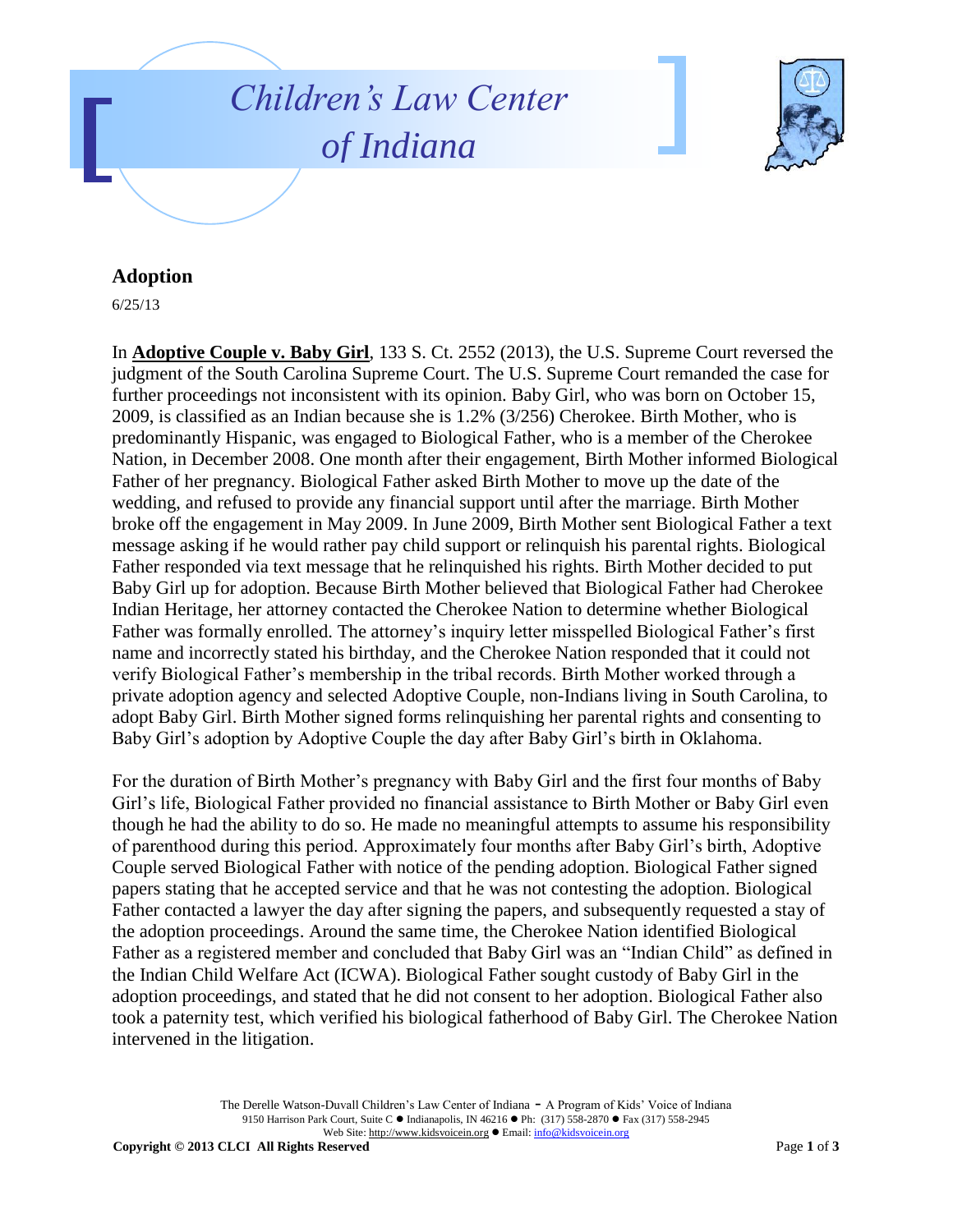A trial took place in the South Carolina Family Court, by which time Baby Girl was almost two years old. The Family Court concluded that Adoptive Couple had not carried the heightened burden under section 1912(f) of the ICWA, which provides that "[n]o termination of parental rights may be ordered in such proceeding in the absence of a determination, supported by evidence beyond a reasonable doubt,....that the *continued custody* of the child by the parent or Indian custodian is likely to result in serious emotional or physical damage to the child" (emphasis in opinion). Id. at 2560. The Family Court denied Adoptive Couple's petition for adoption, awarded custody to Biological Father, and on December 31, 2011, at the age of 27 months, Baby Girl was handed over to Biological Father, whom she had never met. The South Carolina Supreme Court affirmed the Family Court's denial of the adoption petition and award of custody of Baby Girl to Biological Father. The South Carolina Supreme Court determined that the ICWA applied because the case involved a child custody proceeding relating to an Indian child and concluded that Biological Father fell within the ICWA's definition of a "parent." The South Carolina Supreme Court held that section 1912(d) and section 1912(f) of the ICWA barred the termination of Father's parental rights. Section 1912(d) conditions an involuntary termination of parental rights with respect to an Indian child on a showing that "active efforts have been made to provide remedial services...designed to prevent the breakup of the Indian family and that these efforts have proved unsuccessful." The South Carolina Supreme Court also held that if Biological Father's rights had been terminated, section 1915(a)'s adoption-placement preferences for placement with a member of the child's extended family, other members of the child's Indian tribe or other Indian families applied.

**The U.S. Supreme Court did not decide whether Biological Father is a "parent", but assuming for the sake of argument that he is a "parent", the Court held that neither section 1912(f) nor 1912(d) bars the termination of his parental rights.** Id. at 2560. The U.S. Supreme Court said that it is undisputed that, had Baby Girl not been 3/256 Cherokee, Biological Father would have had no right to object to her adoption under South Carolina law. Id. at 2559. The Court held that the phrase "continued custody of the child" in section 1912(f) refers to custody that a parent already has (or at least had at some point in the past) and does not apply where the Indian parent *never* had custody (emphasis in opinion). Id. The Court observed that this reading comports with the statutory text, which demonstrates that the ICWA was designed primarily to counteract the unwarranted *removal* of Indian children from Indian families (emphasis in opinion). Id. at 1261. The Court said that the ICWA's primary goal is not implicated when an Indian child's adoption is voluntarily and lawfully initiated by a non-Indian parent with sole custodial rights. Id. The Court opined that section 1912(f) does not apply in cases where the Indian parent never had custody of the Indian child. Id. at 2562.

**The U.S. Supreme Court further said that section 1912(d) applies only when an Indian family's "breakup" would be precipitated by terminating parental rights.** Id. at 2562. Quoting American Heritage Dictionary 235 (3d ed. 1992), the Court said that the term "breakup" refers in this context to "[t]he discontinuance of a relationship," or "an ending as an effective entity" (quoting Webster's Third New International Dictionary 273) (1961). Id. The Court said that when an Indian parent abandons an Indian child prior to birth and that child has never been in the Indian parent's legal or physical custody, there is no "relationship" to be discontinue[d]" and no "effective entity" to be "end[ed]" by terminating the Indian parent's rights. Id. The Court

The Derelle Watson-Duvall Children's Law Center of Indiana - A Program of Kids' Voice of Indiana 9150 Harrison Park Court, Suite C · Indianapolis, IN 46216 · Ph: (317) 558-2870 · Fax (317) 558-2945 Web Site: http://www.kidsvoicein.org ● Email: info@kidsvoicein.org